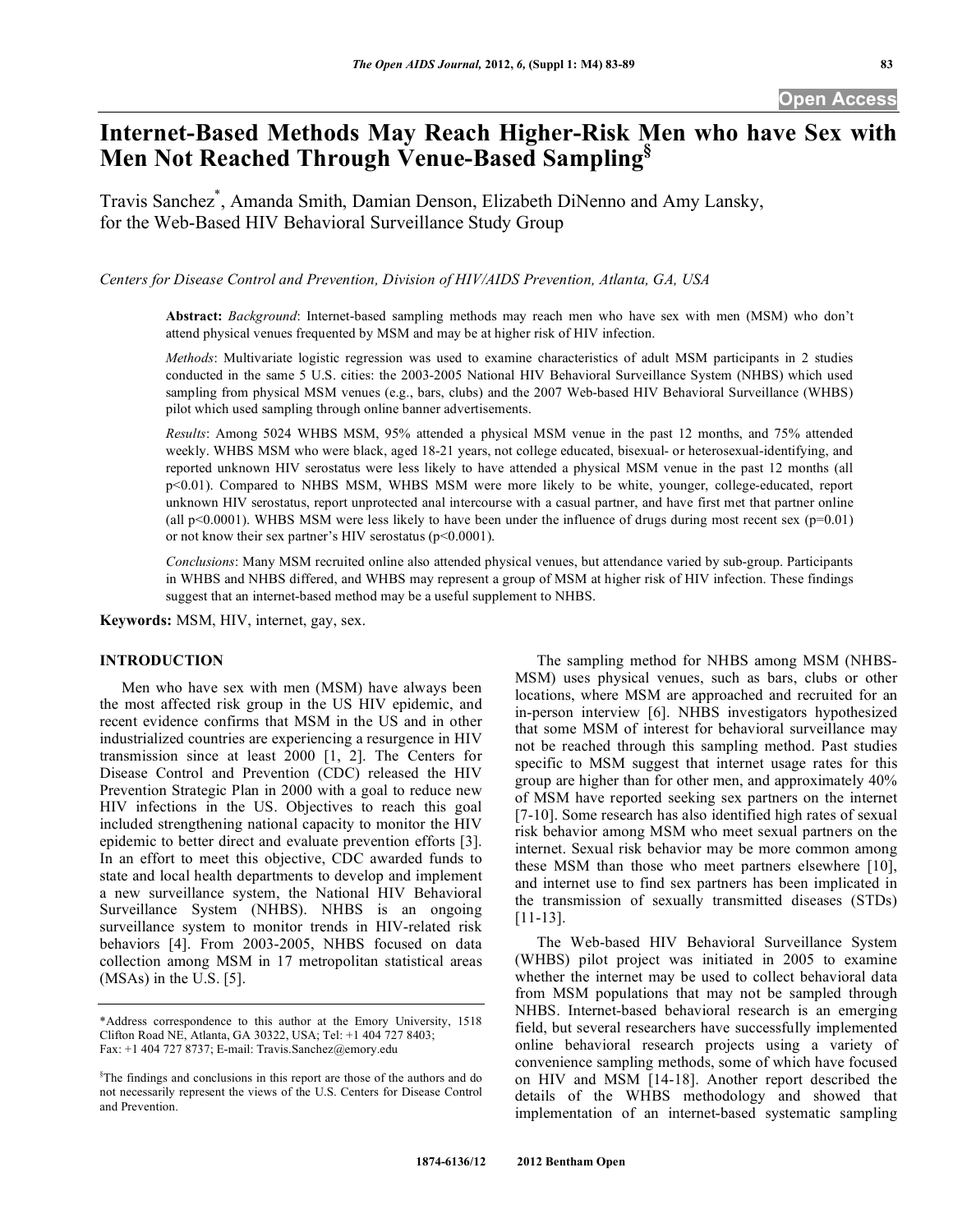method of MSM may be problematic, but a convenience sample of MSM using banner ads is feasible and produced useful and timely behavioral information from a large number of MSM [19]. The purpose of this report is to investigate whether WHBS accessed a group of MSM not otherwise reachable through NHBS sampling methods and determine whether MSM recruited through WHBS were more likely to report HIV-related risk behavior than MSM recruited through NHBS.

# **METHODS**

#### **Web-Based HIV Behavioral Surveillance System (WHBS)**

 WHBS was an internet-based survey conducted in 2007 to measure HIV-related risk and preventive behaviors of MSM who reported currently residing in the following metropolitan statistical areas (MSAs): Baltimore, Maryland; Boston, Massachusetts; Dallas, Texas; Los Angeles, California; New York, New York; and San Francisco, California. WHBS data from Dallas are not included in this report because there was no comparable NHBS data from this MSA for 2003-2005. Details of the methods for the WHBS pilot project are reported elsewhere [19]. Briefly, banner advertisements (banner ads) were used to recruit persons who accessed MSM-related websites (e.g., Gay.com, Manhunt.net, Dlist) and social networking websites (e.g., MySpace and Friendster). Banner ads briefly explained the purpose of the survey, encouraged men to participate, and provided a link to the WHBS website. When the users clicked on the link, they were assigned a unique survey identification number (ID) and sent directly to the WHBS eligibility screening webpage.

WHBS eligibility criteria included being age  $\geq$ 18 years, male at birth, and a current resident of a participating MSA. Eligible persons were sent to a consent webpage and were asked to check a box stating that they had read the information about WHBS and agreed to participate in a 10 to 15-minute anonymous web-based survey without reimbursement. Participants could view and make corrections to any of their previous answers, but after they exited the WHBS website they were unable to return to any of their previous survey responses. The WHBS survey consisted of several question domains: demographics; venue attendance and internet usage; sexual and drug use behaviors; HIV and STD testing experiences; and utilization of HIV prevention services.

# **National HIV Behavioral Surveillance System (NHBS)**

 NHBS data used for this analysis were collected from MSM during 2003 through 2005 in the same 5 MSAs from which WHBS recruited. Eligibility criteria for NHBS-MSM included being age >18 years, male at birth, a current resident of a participating MSA, and not having previously participated in NHBS-MSM during the current cycle.

 Details of the NHBS-MSM sampling and data collection methods have been previously reported [5, 6]. The main steps are as follows: venues frequented by MSM (e.g., bars, dance clubs, social organizations, restaurants, retail businesses) were identified, optimal days of the week and times of day for sampling at each venue were determined, and then sampling events were chosen using random selection methods. Men were systematically recruited at

venues during sampling events. Trained interviewers administered a 20-minute standardized questionnaire with survey domains and questions comparable to those described for WHBS.

# **Measures**

To answer the question of whether WHBS reached MSM not potentially reached through NHBS-MSM methods, we examined WHBS MSM attendance at the types of public venues which were used for NHBS-MSM sampling. Attendance was measured as the average frequency of venue attendance during the past 12 months ("Did not attend", "Attended monthly or less", and "Attended weekly or more") and attendance was also stratified by venue type. We also measured the average frequency of NHBS MSM use of gay or bisexual internet chatrooms during the past 12 months.

 To determine the extent to which we obtained a different sample of MSM using WHBS methods than NHBS-MSM methods, we examined participant characteristics and HIVrelated risk behaviors. The following characteristics and behaviors were compared between the NHBS-MSM and WHBS samples: race/ethnicity, age, college education, sexual identity, self-reported HIV serostatus, unprotected anal intercourse during last sex with a male partner, first meeting the most recent male sex partner online, being under the influence of drugs during last sex with a male partner, and not knowing the HIV serostatus of the most recent male sex partner. To conduct these comparisons, we had to create subsets of data from NHBS-MSM and WHBS so that the measures were comparable. NHBS-MSM only collected information about where a male sex partner was first met if that partner was a casual partner. A casual partner in both studies was defined as "someone you do not feel committed to above anyone else, or someone who is not a boyfriend, spouse, significant other, or life partner." WHBS only collected detailed information about sexual behavior about the "last time you had anal or oral sex with your most recent [male] partner." Both NHBS-MSM and WHBS only collected knowledge of HIV serostatus of the most recent male sex partner defined by response to the question, "The last time you had sex with this partner, did you know his HIV status?" Being under the influence of drugs during sex with most recent sex partner was defined as "The last time you had sex with this partner, were you high or buzzed on [alcohol, drugs, both alcohol and drugs, neither]?" For the analyses subset, we selected only those NHBS and WHBS MSM who reported that their most recent male sex partner was a casual partner.

# **Analyses**

 We only analyzed data from persons who reported being currently of male gender and having sex with another man during the past 12 months. Descriptive analyses were conducted for venue attendance frequency by WHBS participant characteristics and venue type. A multivariate logistic regression analysis was performed to determine which participant characteristics were independently associated with never attending a venue during the past 12 months. All participant characteristics were retained in this model.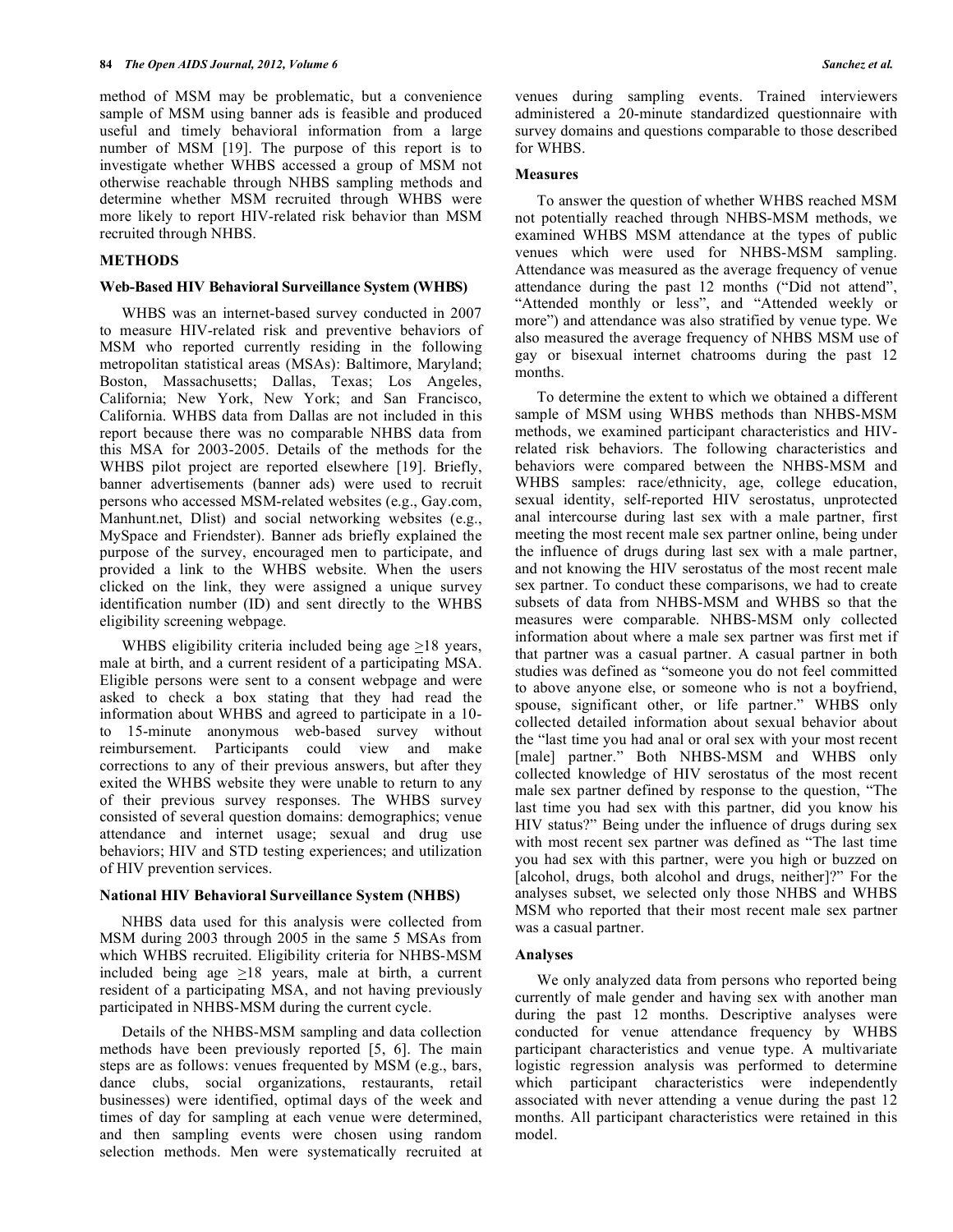Using the combined data from NHBS-MSM and WHBS, we developed a second multivariate logistic regression model to compare participant characteristics and behaviors between NHBS and WHBS MSM. To further describe the sexual risk behavior of WHBS MSM, a third multivariate logistic regression model (using only WHBS data) was developed to identify those factors independently associated with meeting the most recent casual male sex partner online. All participant characteristics and behaviors were retained in the second and third models.

 Results for multivariate logistic regression models are presented as Wald chi-square p-values and/or adjusted odds ratios (aOR) with 95% confidence intervals (95% CI). All models controlled for MSA of residence, but the data are not presented. Statistical significance was determined at p<0.05. All analyses were performed using SAS version 9.1 (SAS Institute, Cary, NC).

# **RESULTS**

# **Recruitment and Eligibility**

 From April to August 2007, 21.9 million WHBS recruitment banner ad impressions resulted in 44,801 (0.20%) persons entering the WHBS website and beginning the eligibility screener. Of those, 12,392 (28%) currently resided in one of the 5 WHBS MSAs, of whom 11,979 (97%) were age  $\geq$  18 years and male at birth. A total of 6,261 (52%) eligible persons completed the interview. For these analyses, 1,081 were excluded because they did not report being male gender or having sex with another man during the past 12 months.

 From November 2003 to April 2005, 11,337 persons were approached for NHBS-MSM participation in the 5 MSAs included in this analysis. Eligibility interviews were completed with 9,055 persons (80%), of whom 7,978 (88%) were eligible for participation. Of these, 6,276 (79%) agreed to participate and 5,667 (90%) completed the interview. For these analyses, 951 were excluded because they did not report being male gender or having sex with another man during the past 12 months.

#### **Venue Attendance**

 A total of 5,024 WHBS MSM were included in the venue attendance analysis; 156 persons were excluded from this analysis because of missing venue attendance, race/ethnicity or sexual identity information. Ninety-five percent of WHBS MSM reported attending any venue during the past 12 months, and 75% reported attending at least weekly (Table **1**). Venue attendance in the past 12 months was less likely among those who were non-Hispanic black (compared with other race/ethnicities,  $aOR=0.5$ ,  $CI=0.4-0.8$ ,  $p<0.0001$ ), under the age of 21 (compared with 21 or older, aOR=0.5, CI=0.4-0.7,  $p<0.0001$ ), not college educated (aOR=0.7, CI=0.5-0.9, p<0.001), bisexual or heterosexual identifying (compared to homosexual, aOR=0.3, CI=0.3-0.4, p<0.0001), and of unknown HIV serostatus (compared with known HIV serostatus, aOR=0.3, CI=0.3-0.4, p<0.0001). Venue attendance in the past 12 months was more likely among MSM who were HIV-positive compared with MSM who were not HIV-positive (aOR=4.3, CI=1.3-13.7, p=0.01).

Restaurants, bars, and retail businesses were the 3 most commonly reported venues attended, and more than a third of WHBS MSM attended these locations at least weekly (Table **2**). Forty-six percent (2120/4584) of NHBS MSM reported using gay or bisexual chat rooms during the past 12 months, and 64% (1354/2120) of those MSM reported using them at least weekly.

# **Study Comparison**

 A total of 2,607 NHBS MSM and 2,617 WHBS MSM were included in the comparison analyses. These totals were the result of excluding 2,106 NHBS MSM and 2,407 WHBS MSM because their most recent male sex partner was not a casual sex partner (more than 90% of the exclusions) or there was missing information for race/ethnicity, sexual identity or risk behavior variables (less than 10% of the exclusions). MSM differed significantly between the two studies for all participant characteristics and behaviors examined, except for sexual identity (Table **3**). Compared to NHBS MSM, a larger proportion of WHBS MSM were non-Hispanic white, under the age of 31, college educated, reported unknown HIV serostatus, engaged in unprotected anal intercourse with their most recent casual male partner, and first met that partner online. Compared to NHBS MSM, a smaller proportion of WHBS MSM were under the influence of drugs during last sex with a casual male partner and did not know the HIV serostatus of that partner.

# **WHBS MSM Meeting Partners Online**

 Those WHBS MSM who met their most recent casual male sex partner online were more likely than those who met their partner elsewhere to be 21 years or older (aOR=1.3,  $CI=1.0-1.7$ ,  $p=0.02$ ), know their own HIV serostatus  $(aOR=1.3, CI=1.0-1.6, p=0.02)$ , know the HIV serostatus of that sex partner (aOR=1.5, CI=1.3-1.8,  $p<0.0001$ ), and engage in unprotected anal intercourse with that partner  $(aOR=1.2, CI=1.0-1.5, p=0.02)$ .

# **DISCUSSION**

 The vast majority of MSM participants in WHBS had, at least once in the past year, attended one of the types of physical venue where NHBS recruitment takes place and three-quarters had attended at least weekly. Bars were one of the types of venues most commonly attended by WHBS MSM and were the venues where more than 1/3 of NHBS MSM were recruited [5]. Attendance at venues was less likely for some subgroups of WHBS MSM: those who were black, young, not college educated, and bisexual or heterosexual identifying. One hypothesis to explain these findings would be that these subgroups may be reluctant to be indirectly identified as gay or bisexual through their attendance at venues frequented by MSM. Younger MSM may also not be of legal age to attend some of these venues (e.g., bars or clubs). WHBS MSM with unknown serostatus were also less likely to attend public venues. MSM who do not access these venues may be less likely to encounter HIV testing services offered through community outreach or community health centers in/near the venues [20] or could have a general lack of access to or knowledge about HIV testing and prevention services for MSM in their community [21].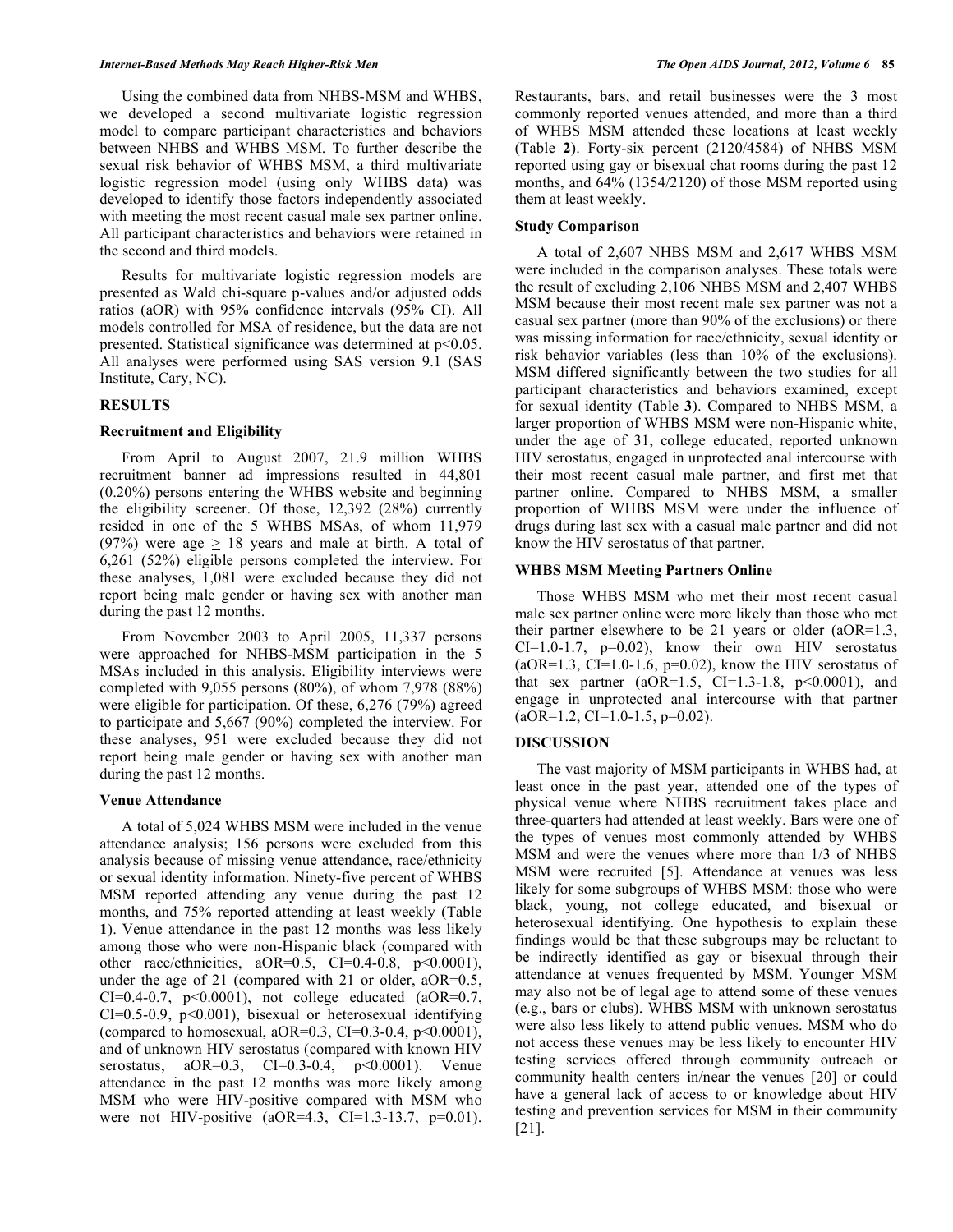# Table 1. Frequency of Venue Attendance<sup>a</sup> by MSM Participant Characteristics During the Past 12 Months, Web-Based HIV **Behavioral Surveillance System (2007)**

|                                     |           | <b>Did Not Attend</b> |      |      | <b>Attended Monthly or Less</b> | <b>Attended Weekly or More</b> |      |  |
|-------------------------------------|-----------|-----------------------|------|------|---------------------------------|--------------------------------|------|--|
|                                     | Total No. | No.                   | (%)  | No.  | (%)                             | No.                            | (%)  |  |
| <b>Total</b>                        | 5024      | 244                   | (5)  | 1003 | (20)                            | 3777                           | (75) |  |
| <b>Race/Ethnicity</b>               |           |                       |      |      |                                 |                                |      |  |
| White, not Hispanic                 | 3244      | 134                   | (4)  | 643  | (20)                            | 2467                           | (76) |  |
| Black, not Hispanic                 | 372       | 41                    | (11) | 88   | (24)                            | 243                            | (65) |  |
| Hispanic                            | 935       | 46                    | (5)  | 183  | (20)                            | 706                            | (76) |  |
| Asian or Pacific Islander           | 181       | 9                     | (5)  | 40   | (22)                            | 132                            | (73) |  |
| Multiracial or other race/ethnicity | 292       | 14                    | (5)  | 49   | (17)                            | 229                            | (78) |  |
| Age                                 |           |                       |      |      |                                 |                                |      |  |
| 18-20                               | 947       | 111                   | (12) | 219  | (23)                            | 617                            | (65) |  |
| $21 - 30$                           | 2309      | 83                    | (4)  | 447  | (19)                            | 1779                           | (77) |  |
| $31 - 40$                           | 982       | 26                    | (3)  | 202  | (21)                            | 754                            | (77) |  |
| >40                                 | 786       | 24                    | (3)  | 135  | (17)                            | 627                            | (80) |  |
| <b>College Education</b>            |           |                       |      |      |                                 |                                |      |  |
| No                                  | 917       | 94                    | (10) | 206  | (22)                            | 617                            | (67) |  |
| Yes                                 | 4107      | 150                   | (4)  | 797  | (19)                            | 3160                           | (77) |  |
| <b>Sexual Identity</b>              |           |                       |      |      |                                 |                                |      |  |
| Homosexual                          | 4335      | 149                   | (3)  | 842  | (19)                            | 3344                           | (77) |  |
| Bisexual                            | 661       | 88                    | (13) | 156  | (24)                            | 417                            | (63) |  |
| Heterosexual                        | 28        | $7\overline{ }$       | (25) | 5    | (18)                            | 16                             | (57) |  |
| <b>HIV</b> Serostatus <sup>b</sup>  |           |                       |      |      |                                 |                                |      |  |
| Positive                            | 369       | 3                     | (1)  | 60   | (16)                            | 306                            | (83) |  |
| Negative                            | 3715      | 121                   | (3)  | 712  | (19)                            | 2882                           | (78) |  |
| Untested/Unknown                    | 940       | 120                   | (13) | 231  | (25)                            | 589                            | (63) |  |

MSM = men who have sex with men.

a Attended a public venue where gay or bisexual men can be found. b Self-reported results of last HIV test; untested/unknown includes those never HIV tested or did not know the results of their last test.

# Table 2. Frequency of Venue Attendance<sup>a</sup> by Venue Type During the Past 12 Months Among MSM Participants, Web-Based HIV **Behavioral Surveillance System (2007)**

|                                      | <b>Did Not Attend</b> |      |      | <b>Attended Monthly or Less</b> | <b>Attended Weekly or More</b> |      |  |
|--------------------------------------|-----------------------|------|------|---------------------------------|--------------------------------|------|--|
|                                      | No.                   | (%)  | No.  | (%)                             | No.                            | (%)  |  |
| Café, cybercafe or restaurant        | 1371                  | (28) | 1450 | (30)                            | 2012                           | (42) |  |
| Bar                                  | 1451                  | (29) | 1804 | (36)                            | 1747                           | (35) |  |
| Retail business                      | 1562                  | (33) | 1554 | (32)                            | 1671                           | (35) |  |
| Dance Club                           | 1822                  | (36) | 2088 | (42)                            | 1087                           | (22) |  |
| Park or beach (not public sex venue) | 2100                  | (43) | 1955 | (40)                            | 849                            | (17) |  |
| Sex establishment                    | 2079                  | (43) | 2621 | (55)                            | 99                             | (2)  |  |
| House party                          | 2223                  | (45) | 2193 | (44)                            | 551                            | (11) |  |
| Fitness club or gynasium             | 2589                  | (53) | 479  | (10)                            | 1844                           | (38) |  |
| Social organization                  | 2858                  | (58) | 1387 | (28)                            | 669                            | (14) |  |
| Street location                      | 2849                  | (59) | 982  | (20)                            | 965                            | (20) |  |
| Gay pride or similar event           | 2784                  | (70) | 977  | (25)                            | 209                            | (5)  |  |
| Rave or circuit party                | 4302                  | (86) | 590  | (12)                            | 94                             | (2)  |  |

MSM = men who have sex with men.<br><sup>a</sup> Attended a venue where gay or bisexual men can be found. Proportions denote the attendance frequencies among those who responded to the question regarding that venue type (some data is missing).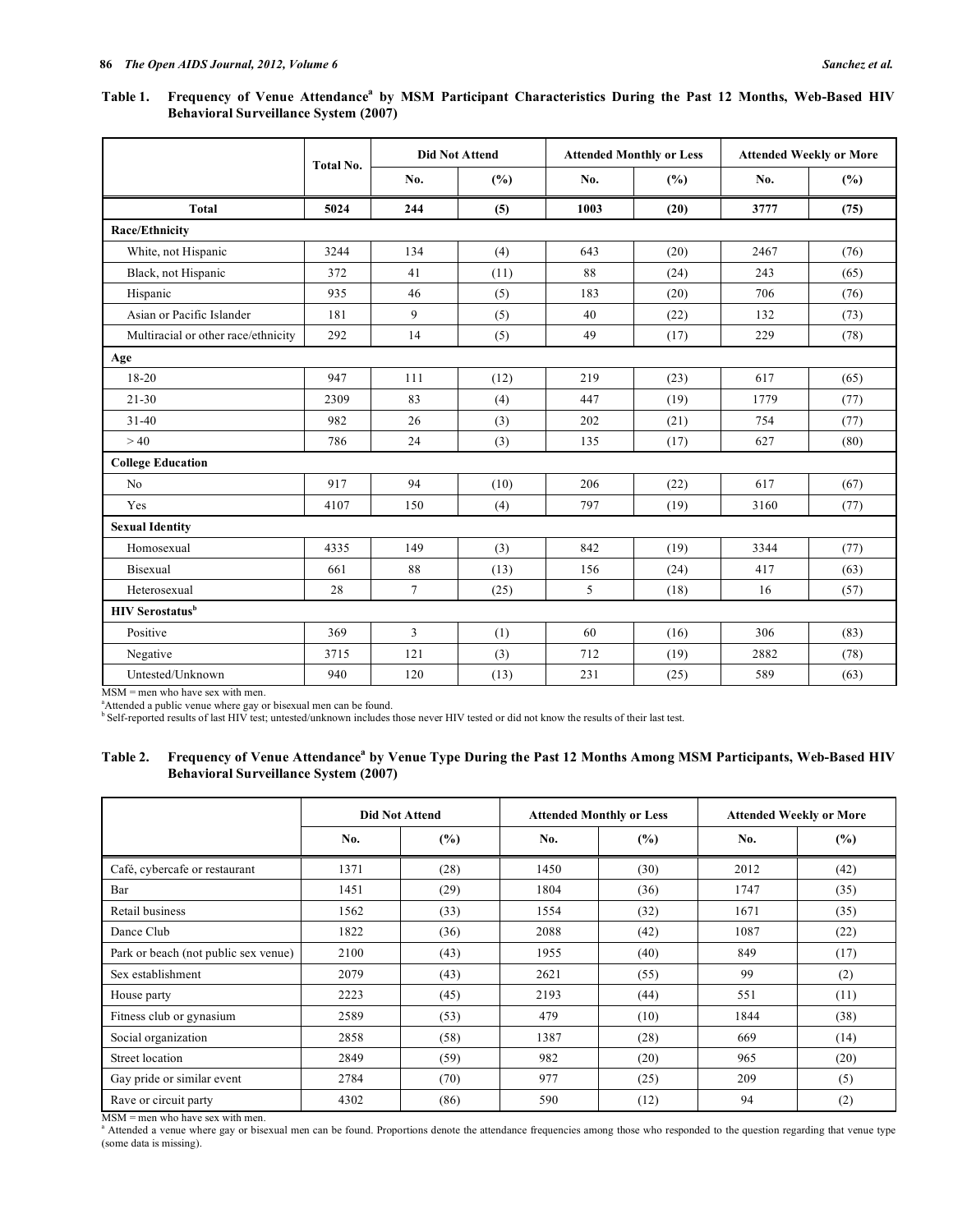**Table 3. Characteristics and Behaviors of MSM Participants in the National HIV Behavioral Surveillance System (2003-2005) and the Web-Based HIV Behavioral Surveillance System (2007)** 

|                                                                              | NHBS $(n=2607)$ |      | WHBS $(n=2617)$ |      | Wald Chi-Square p-Value <sup>a</sup> |  |
|------------------------------------------------------------------------------|-----------------|------|-----------------|------|--------------------------------------|--|
|                                                                              | No.             | (%)  | No.             | (%)  |                                      |  |
| Race/Ethnicity                                                               |                 |      |                 |      | p<0.0001                             |  |
| White, not Hispanic                                                          | 1254            | (48) | 1685            | (64) |                                      |  |
| Black, not Hispanic                                                          | 435             | (17) | 215             | (8)  |                                      |  |
| Hispanic                                                                     | 539             | (21) | 461             | (18) |                                      |  |
| Asian or Pacific Islander                                                    | 190             | (7)  | 100             | (4)  |                                      |  |
| Multiracial or other race/ethnicity                                          | 189             | (7)  | 156             | (6)  |                                      |  |
| Age                                                                          |                 |      |                 |      | p<0.0001                             |  |
| $18 - 20$                                                                    | 104             | (4)  | 466             | (18) |                                      |  |
| $21 - 30$                                                                    | 818             | (31) | 1147            | (44) |                                      |  |
| $31 - 40$                                                                    | 951             | (36) | 511             | (20) |                                      |  |
| >40                                                                          | 734             | (28) | 493             | (19) |                                      |  |
| <b>College Education</b>                                                     | 2024            | (78) | 2185            | (83) | p<0.0001                             |  |
| <b>Sexual Identity</b>                                                       |                 |      |                 |      | $p=0.87$                             |  |
| Homosexual                                                                   | 2180            | (84) | 2181            | (83) |                                      |  |
| <b>Bisexual</b>                                                              | 400             | (15) | 413             | (16) |                                      |  |
| Heterosexual                                                                 | 27              | (1)  | 23              | (1)  |                                      |  |
| <b>HIV Serostatus</b> <sup>b</sup>                                           |                 |      |                 |      | p<0.0001                             |  |
| Positive                                                                     | 361             | (14) | 230             | (9)  |                                      |  |
| Negative                                                                     | 1969            | (76) | 1843            | (70) |                                      |  |
| Untested/Unknown                                                             | 277             | (11) | 544             | (21) |                                      |  |
| Engaged in unprotected anal sex with most recent casual male sex partner     | 497             | (19) | 766             | (29) | p<0.0001                             |  |
| Met most recent casual male sex partner on the internet                      | 422             | (16) | 1599            | (61) | p<0.0001                             |  |
| Under influence of drugs during sex with most recent casual male sex partner | 414             | (16) | 304             | (12) | $p=0.01$                             |  |
| Unknown serostatus of most recent casual male sex partner                    | 1630            | (63) | 1067            | (41) | p<0.0001                             |  |

MSM = men who have sex with men. NHBS = National HIV Behavioral Surveillance System. WHBS = Web-based HIV Behavioral Surveillance System.<br><sup>a</sup> Wald Chi-square p-value from multivariate logistic regression model; model also

 There were also significant differences in the characteristics of participants in each study. Compared with NHBS MSM, WHBS MSM were more likely to be non-Hispanic white, young, college-educated, and not know their HIV serostatus. Some of these differences (younger and unknown serostatus) may be explainable by lower venue attendance for these subgroups and others may be reflective of the internet-using MSM population in general, which has been reported by previous researchers to be mainly collegeeducated and white [8, 14, 22].

 Even accounting for these differences, MSM participants of WHBS were more likely than NHBS MSM to have engaged in unprotected anal intercourse with their most recent casual male partner but were also more likely to report that they knew their partner's HIV serostatus. WHBS MSM were also more likely to have met their partner online. One possible explanation of these findings is that MSM who use the internet for purposes of finding sex partners may seek

partners of concordant HIV serostatus by examining selfreported serostatus in member profiles and may negotiate unprotected anal intercourse with seroconcordant partners [18, 23, 24]. The present WHBS analysis may provide some additional corroborating evidence for this hypothesis. When we examined the factors associated with meeting partners online among WHBS MSM, we found that they were more likely than those meeting partners elsewhere to have engaged in unprotected anal intercourse, know their own HIV serostatus, and reported knowing the HIV serostatus of their partner. Additional exploration of these issues for MSM who meet their partners online is warranted.

 There are several limitations to our findings. First, these findings may not be generalizable to all MSM in the 5 participating MSAs. NHBS-MSM involved systematic sampling at venues where MSM congregate and WHBS used a convenience sampling method (banner ads) that resulted in low response rates and potential selection bias. We don't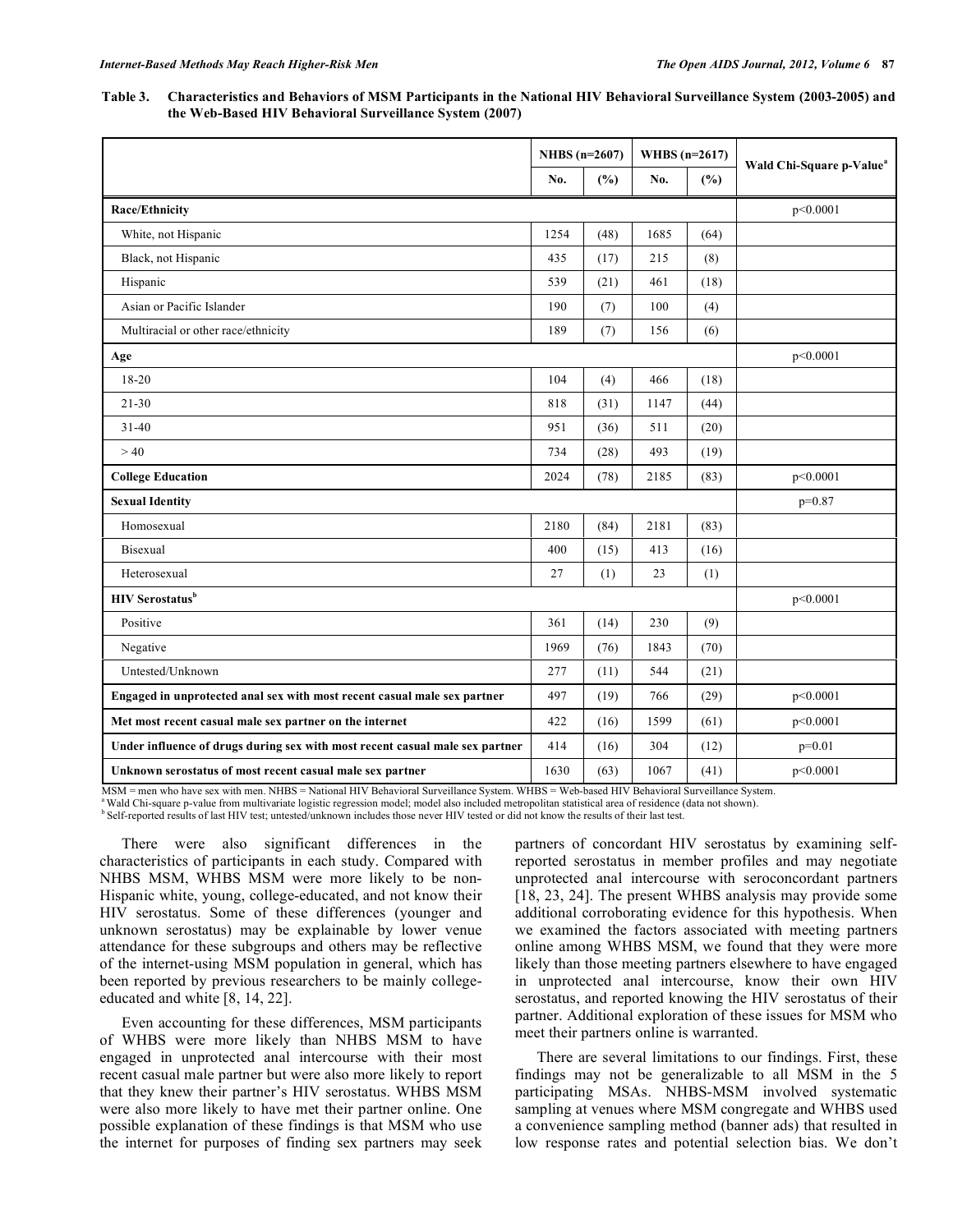believe that the sampling or recruitment methods would have resulted in any systematic bias, but there is no way to confirm this through our existing data. The way that people utilize the internet for social networking has also been changing in the years since WHBS [25], which may reduce the applicability of these findings to any future web-based sampling method for MSM. Second, venue attendance was only measured for general types of venues and did not include specific names of venues, which limited specificity when drawing conclusions about whether WHBS MSM may have attended the exact venues used for NHBS-MSM sampling. Third, the differences between NHBS-MSM and WHBS questionnaires necessitated using only a subset of data for comparison analyses between the two studies. The subset represented approximately half of the total data available from each study and demographic characteristics significantly differed between those included in the subset and those who were not (data not presented): results of the comparison analyses may have differed if it had been feasible to include data from all participants. Fourth, although our results suggest that the sample of MSM obtained through WHBS methods differs from the NHBS sample, we do not know which sampling method captures a more representative sample of MSM or whether the samples may be complementary. We are also unable to determine whether the same individuals may have participated in both NHBS-MSM and WHBS. Fifth, we could only compare risk behaviors with the most recent casual male sex partner because the same data are not available in both NHBS-MSM and WHBS for main partners or for all partners during the past 12 months. Sixth, the serostatus of the participant and the most recent partner was not verified through HIV testing and self-reported measures of this type may be an inaccurate assessment of true HIV serostatus. Finally, asking for selfreports of sensitive information (e.g., sexual behavior, HIV serostatus) may result in underestimation of the prevalence of those behaviors. This may be particularly true with interviewer-administered surveys in the case of NHBS-MSM compared to self-administered surveys in the case of WHBS. The difference in survey administration method may partially explain the higher rates of unprotected anal intercourse reported by WHBS MSM, but other potentially sensitive information, such as drug use, were reported less frequently by WHBS MSM.

# **CONCLUSION**

 Though most groups of MSM recruited through WHBS methods should be reachable through NHBS-MSM sampling methods, web-based methods appear to be a useful means to increase access to some subgroups of MSM who don't attend venues used for NHBS-MSM sampling. If the intent is to better reach these subgroups, future online research will need to explore refinements to the WHBS sampling and recruitment methods. Compared to NHBS-MSM, WHBS also produced a sample of MSM who may be a higher risk of HIV infection due to higher rates of unprotected anal intercourse with casual male sex partners but these MSM may also be attempting to mitigate this risk through knowledge of their partner's HIV serostatus. Additional exploration of these issues for MSM who seek sex partners online would be useful for development of HIV prevention interventions.

#### **Human Participant Protection**

 The WHBS pilot project was research conducted in compliance with applicable federal regulations governing protection of human subjects and was reviewed and approved by all local relevant human subjects review boards and the CDC institutional review board (CDC protocol 4481 and 4719). CDC determined that NHBS-MSM was public health surveillance and not a research activity. Local human subjects protection review was conducted according to policies of the institutions conducting NHBS-MSM.

#### **Web-based HIV Behavioral Surveillance Study Group**

 Colin Flynn and Frangiscos Sifakis, Baltimore, MD; Eric Rubinstein and Gabriella Garcia, Boston, MA; Richard Yeager and Douglas Shehan, Dallas, TX; Trista Bingham and Alexander Carruth, Los Angeles, CA; Christopher Murrill and Sabina Hirshfield, New York City, NY; H. Fisher Raymond and Greg Rebchook, San Francisco, CA; Matthew Amsden, Reveal Communications; Paul Young and Benjamin Neal, NOVA Research Company.

# **ACKNOWLEDGEMENT**

Declared none.

# **CONFLICT OF INTEREST**

 The authors confirm that this article content has no conflicts of interest.

# **REFERENCES**

- [1] Hall HI, Song R, Rhodes P *et al*. Estimation of HIV incidence in the United States. JAMA 2008; 300: 520-9.
- [2] Sullivan PS, Hamouda O, Delpech V *et al*. Reemergence of the HIV epidemic among men who have sex with men in North America, Western Europe, and Australia, 1996-2005. Ann Epidemiol 2009; 19: 423-31.
- [3] Centers for Disease Control and Prevention. HIV Prevention Strategic Plan Through 2005. 2001. Atlanta, Georgia, US Department of Health and Human Services, CDC. Available at: http://www.cdc.gov/hiv/resources/reports/psp/pdf/psp.pdf [Accessed 10 July 2012].
- [4] Gallagher KM, Sullivan PS, Lansky A, Onorato IM. Behavioral surveillance among people at risk for HIV infection in the U.S.: the National HIV Behavioral Surveillance System. Public Health Rep 2007; 122(Suppl 1): 32-8.
- [5] Centers for Disease Control and Prevention. Human immunodeficiency virus (HIV) risk, prevention, and testing behaviors--United States, National HIV Behavioral Surveillance System: men who have sex with men, November 2003-April 2005. MMWR Surveill Summ 2006; 55:1-16.
- [6] MacKellar DA, Gallagher KM, Finlayson T, Sanchez T, Lansky A, Sullivan PS. Surveillance of HIV risk and prevention behaviors of men who have sex with men--a national application of venuebased, time-space sampling. Public Health Rep 2007; 122(Suppl 1): 39-47.
- [7] Ross MW, Tikkanen R, Mansson SA. Differences between Internet samples and conventional samples of men who have sex with men: implications for research and HIV interventions. Soc Sci Med  $2000 \cdot 51 \cdot 749 - 58$
- [8] Benotsch EG, Kalichman S, Cage M. Men who have met sex partners *via* the Internet: prevalence, predictors, and implications for HIV prevention. Arch Sex Behav 2002; 31: 177-83.
- [9] Hirshfield S, Remien RH, Humberstone M, Walavalkar I, Chiasson MA. Substance use and high-risk sex among men who have sex with men: a national online study in the USA. AIDS Care 2004; 16:1036-47.
- [10] Liau A, Millett G, Marks G. Meta-analytic examination of online sex-seeking and sexual risk behavior among men who have sex with men. Sex Transm Dis 2006; 33: 576-84.